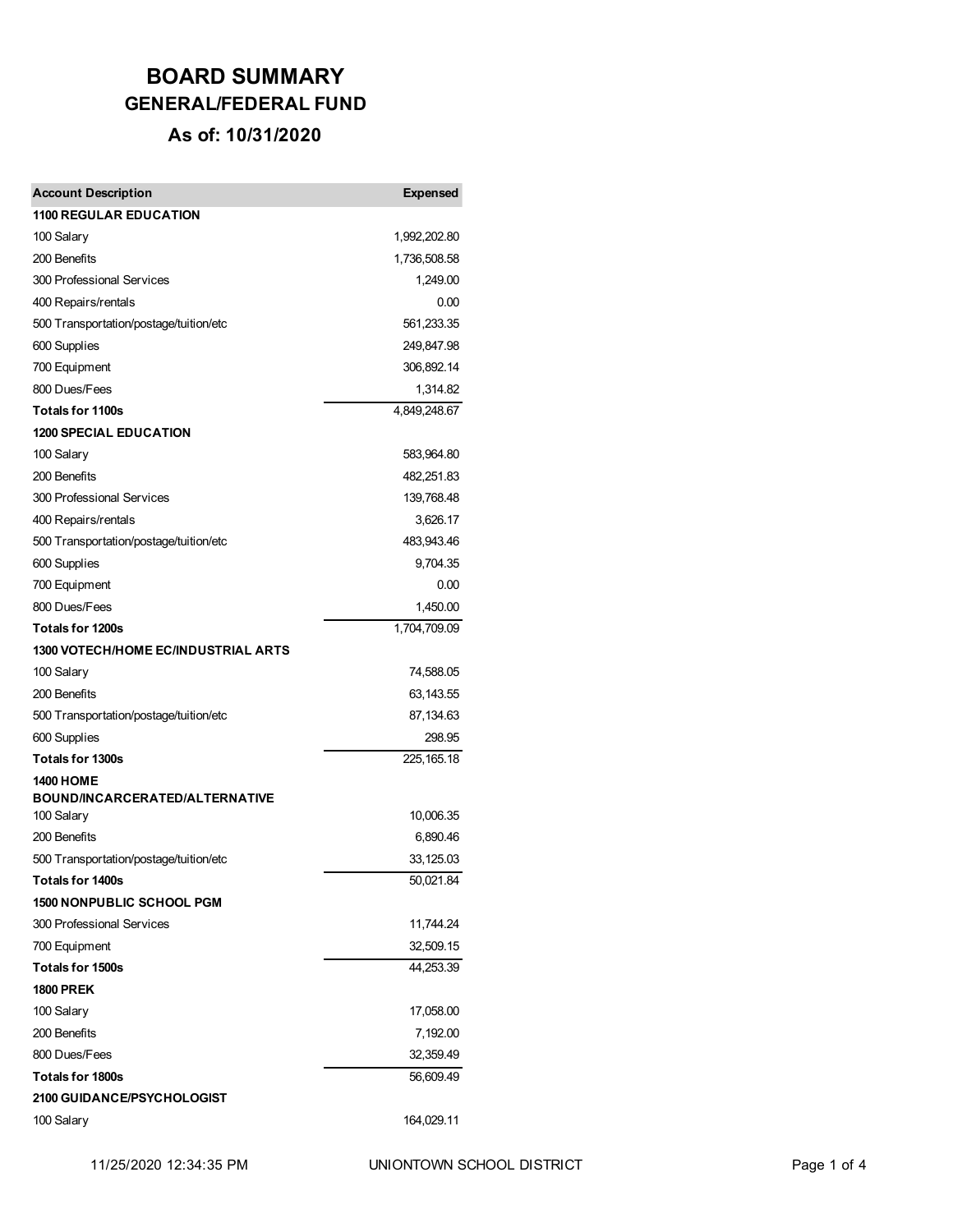| 200 Benefits                                 | 138,794.63 |
|----------------------------------------------|------------|
| 300 Professional Services                    | 4,277.78   |
| 400 Repairs/rentals                          | 163.84     |
| 500 Transportation/postage/tuition/etc       | 109.02     |
| 600 Supplies                                 | 0.00       |
| <b>Totals for 2100s</b>                      | 307,374.38 |
| 2200 LIBRARY/CURRICULUM/BOARD/TAX            |            |
| 100 Salary                                   | 78,818.72  |
| 200 Benefits                                 | 87,729.47  |
| 300 Professional Services                    | 26,579.37  |
| 400 Repairs/rentals                          | 398.06     |
| 500 Transportation/postage/tuition/etc       | 0.00       |
| 600 Supplies                                 | 1,272.23   |
| Totals for 2200s                             | 194,797.85 |
| <b>2300 SUPERINTENDENT/PRINCIPALS</b>        |            |
| 100 Salary                                   | 423,579.07 |
| 200 Benefits                                 | 291,053.38 |
| 300 Professional Services                    | 88,583.64  |
| 400 Repairs/rentals                          | 16,013.77  |
| 500 Transportation/postage/tuition/etc       | 7,065.11   |
| 600 Supplies                                 | 3,647.52   |
| 800 Dues/Fees                                | 869.00     |
| Totals for 2300s                             | 830,811.49 |
| <b>2400 NURSES/PHYSICIAN/DENTAL</b>          |            |
| 100 Salary                                   | 40,406.50  |
| 200 Benefits                                 | 46,941.82  |
| 300 Professional Services                    | 36, 155.73 |
| 400 Repairs/rentals                          | 0.00       |
| 500 Transportation/postage/tuition/etc       | 30.50      |
| 600 Supplies                                 | 9,140.23   |
| 700 Equipment                                | 0.00       |
| Totals for 2400s                             | 132.674.78 |
| <b>2500 BUSINESS OFFICE</b>                  |            |
| 100 Salary                                   | 69,932.61  |
| 200 Benefits                                 | 48,821.09  |
| 300 Professional Services                    | 870.00     |
| 400 Repairs/rentals                          | 2,725.26   |
| 500 Transportation/postage/tuition/etc       | 3,439.66   |
| 600 Supplies                                 | 1,021.69   |
| 800 Dues/Fees                                | 970.98     |
| Totals for 2500s                             | 127,781.29 |
| <b>2600 BUILDINGS &amp; GROUNDS/SECURITY</b> |            |
| 100 Salary                                   | 588,368.12 |
| 200 Benefits                                 | 487,332.83 |
|                                              |            |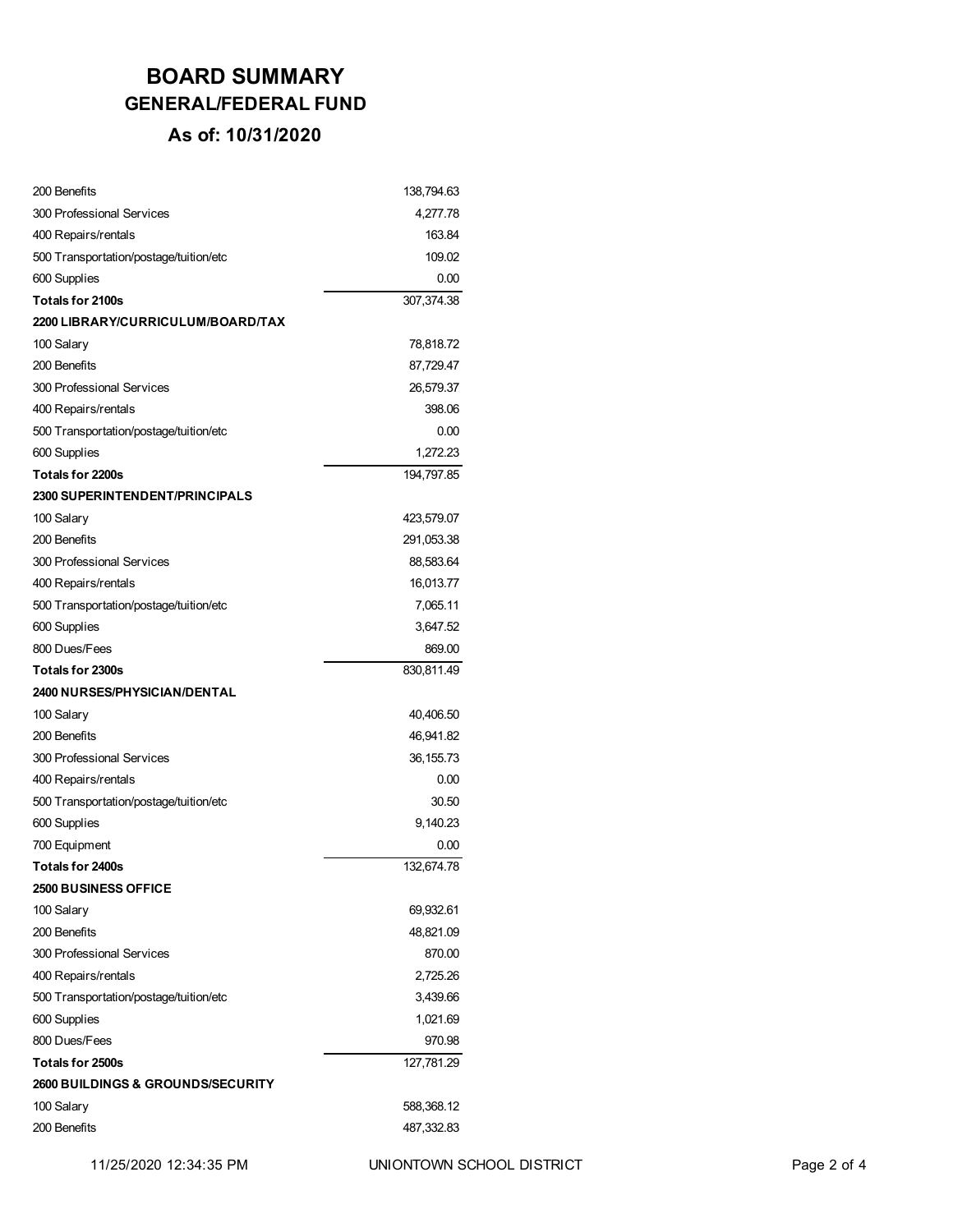| 300 Professional Services              | 0.00         |
|----------------------------------------|--------------|
| 400 Repairs/rentals                    | 181,472.88   |
| 500 Transportation/postage/tuition/etc | 107,980.54   |
| 600 Supplies                           | 250,626.43   |
| 700 Equipment                          | 105,593.29   |
| 800 Dues/Fees                          | 1,337.83     |
| Totals for 2600s                       | 1,722,711.92 |
| <b>2700 TRANSPORTATION</b>             |              |
| 100 Salary                             | 46,016.70    |
| 200 Benefits                           | 43,400.99    |
| 400 Repairs/rentals                    | 2,164.25     |
| 500 Transportation/postage/tuition/etc | 496,345.01   |
| 600 Supplies                           | 735.11       |
| 800 Dues/Fees                          | 0.00         |
| Totals for 2700s                       | 588,662.06   |
| 2800 TECHNOLOGY                        |              |
| 100 Salary                             | 52,011.78    |
| 200 Benefits                           | 39,303.40    |
| 300 Professional Services              | 48,573.00    |
| 400 Repairs/rentals                    | 78,804.84    |
| 500 Transportation/postage/tuition/etc | 206.43       |
| 600 Supplies                           | 34,610.49    |
| 700 Equipment                          | 108.11       |
| 800 Dues/Fees                          | 50.00        |
| Totals for 2800s                       | 253,668.05   |
| <b>2900 INTERMEDIATE UNIT</b>          |              |
| 500 Transportation/postage/tuition/etc | 0.00         |
| Totals for 2900s                       | 0.00         |
| <b>3200 ATHLETICS</b>                  |              |
| 100 Salary                             | 7,035.75     |
| 200 Benefits                           | 2,351.80     |
| 300 Professional Services              | 705.00       |
| 500 Transportation/postage/tuition/etc | (668.88)     |
| 600 Supplies                           | 7,145.91     |
| 700 Equipment                          | 4,367.55     |
| 800 Dues/Fees                          | 4,638.81     |
| Totals for 3200s                       | 25,575.94    |
| 3300 COMMUNITY SERVICES                |              |
| 100 Salary                             | 0.00         |
| 200 Benefits                           | 0.00         |
| 600 Supplies                           | 0.00         |
| <b>Totals for 3300s</b>                | 0.00         |
| <b>4500 BUILDING ACQUISITION</b>       |              |
| 700 Equipment                          | 7,993.48     |